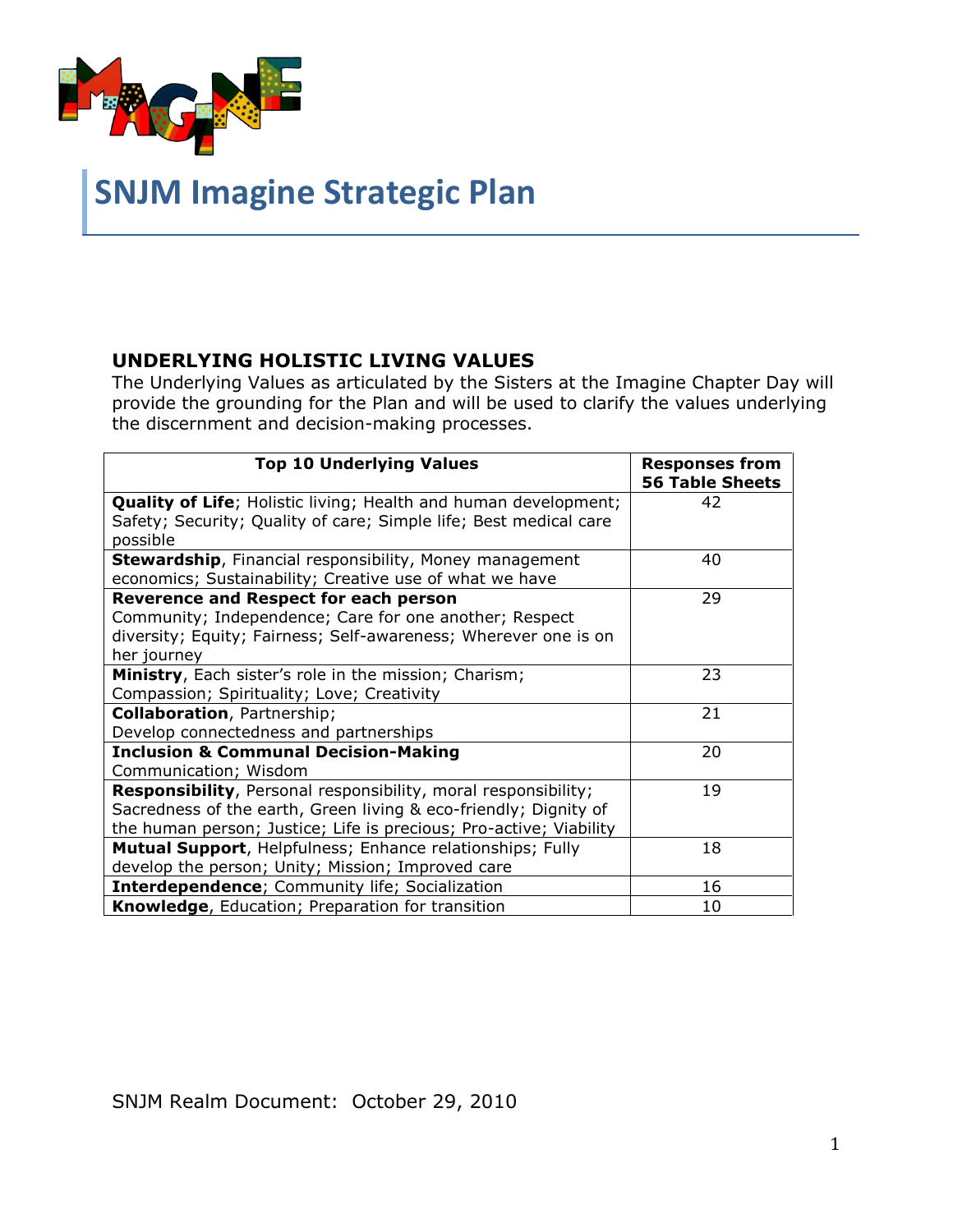## **GOAL AND STRATEGIES**

The SNJM Imagine Strategic Plan will pursue the following goals and strategies over the next two years.

#### **1. Collaborative Partners**

- Utilizing Imagine Planning Values, research and identify local area (Mission Centre) and national collaborative partners.
- Partnerships and strategic alliances with public agencies, nonprofit organizations and the corporate community will be critical to the success of achieving quality care for individual sister needs.

#### **Underlying Values**

- **Stewardship**
- Collaboration/Partnership
- **•** Quality of Life
- **Knowledge, Education**

#### **2. Housing Options**

- Assess Province-owned properties for long-term viability, adaptability, universal design, safety and financial sustainability.
- **I** Identify alternate available housing that supports holistic living and mission.
- Focus on affordability and appropriate design features that can help sisters age successfully and stay in the place they call "home".

#### **Underlying Values**

- **Stewardship**
- Collaboration/partnership
- **•** Quality of life
- Knowledge, education
- **Interdependence**

#### **3. Create Opportunities for Sisters to Develop Individual Personal Plans and "Safety Nets"**

- Build upon past "safety net" strategies. Having engaged, committed and responsible sisters is the cornerstone for our holistic living plan.
- Seeking out the diverse views of the members will help assure the solutions are acceptable, and serve the individual needs and the common good.

#### **Underlying Values**

- Quality of life
- **Knowledge, education**
- **Interdependence**
- Mutual support, helpfulness
- Personal responsibility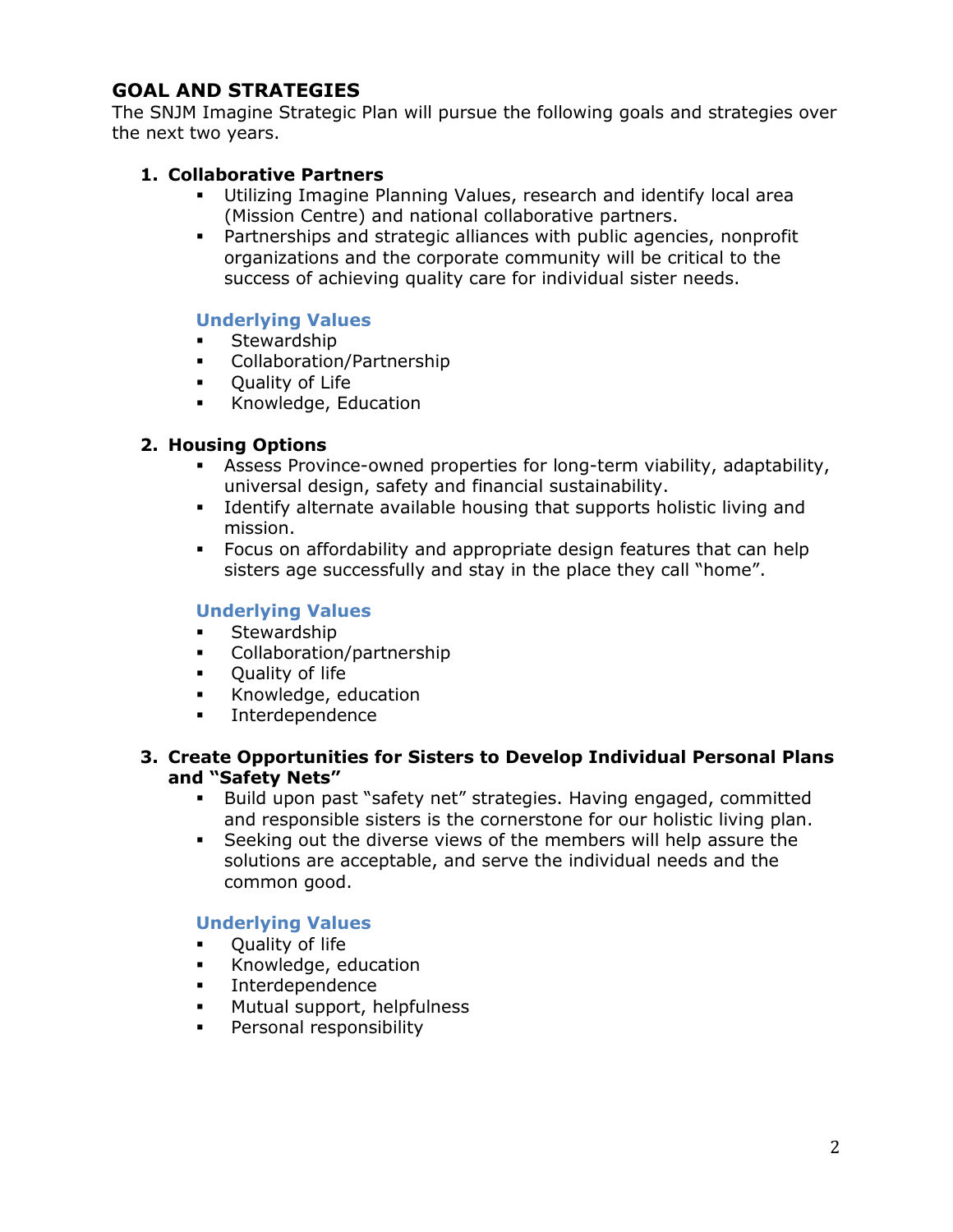#### **4. Develop Province-wide Educational Program**

- Conduct educational programs on health care and supportive living trends; driving; aging, loss and transition.
	- Provide credible, objective, relevant and actionable information that helps sisters make informed decisions and enhances the quality of their lives.
- **Identify available professional counseling services.**
- Sisters will receive credible, accurate and actionable information that will help them make informed decisions.
	- Sisters will appreciate their ability to be heard and engaged and to have their experience valued.
	- We will seek out Sisters' insights, exchange information and create community-building opportunities.

#### **Underlying Values**

- **Stewardship**
- Collaboration/partnership
- **Inclusion & communal decision-making**
- **Reverence & respect for each sister**

#### **5. Operational**

- Clarify role of Province Health Care Office personnel and Health Care Advocates.
	- Review and adjust, as needed, the Health and Well-Being organizational structure to maximize efficiencies and expand capabilities.
- Recruit, develop and retain a dedicated, diverse and high-performing staff committed to, and capable of, achieving the Imagine mission and serving sisters.

#### **Underlying Values**

- **Stewardship**
- Collaboration/partnership
- Knowledge, education
- Interdependence
- Reverence & respect for each sister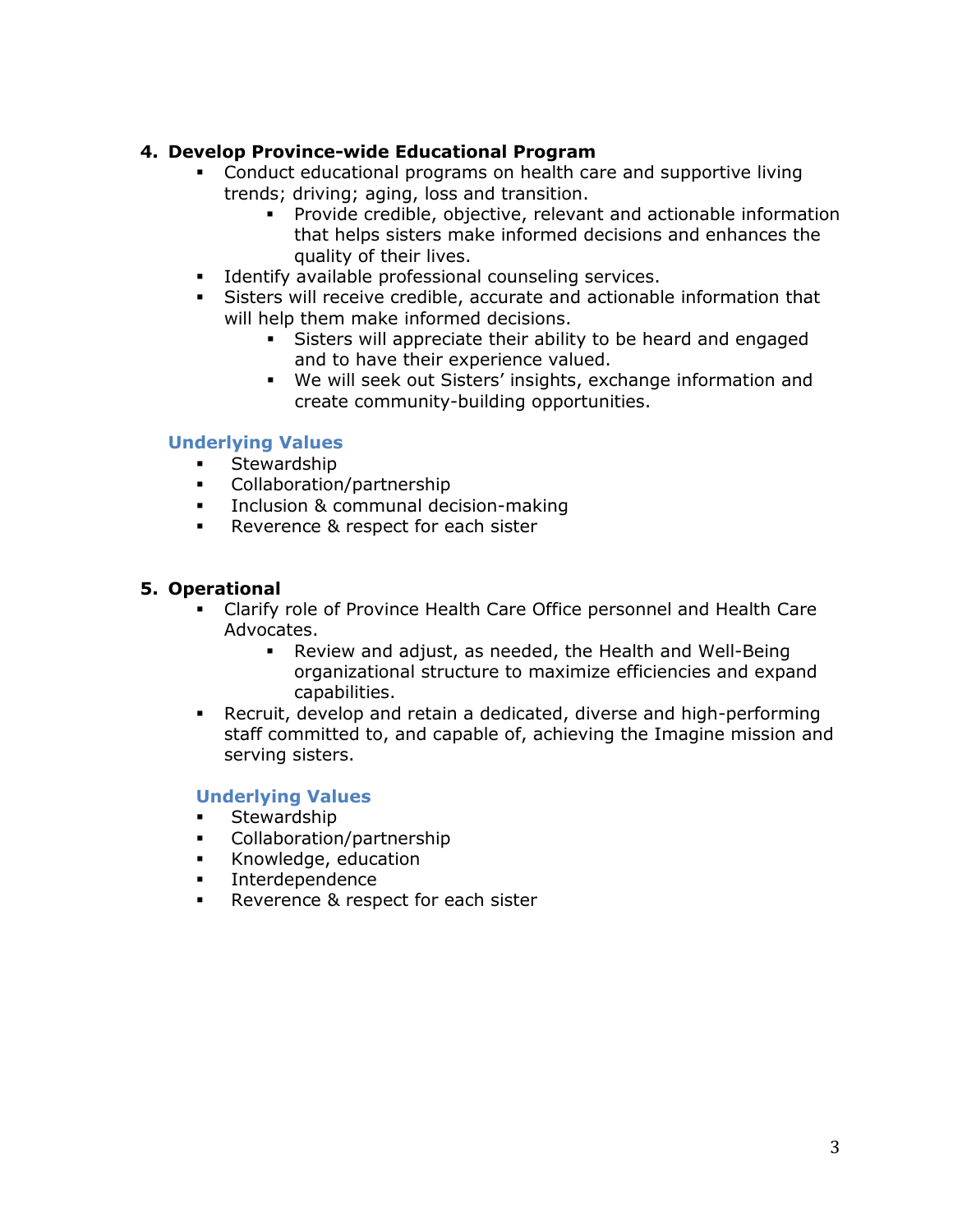# **IMAGINE DIRECTION CLUSTER CATEGORIES**

The Three Directions Raw Data as articulated by the Sisters at the Imagine Chapter Day were clustered into related categories to provide the primary foundation for the Plan and upon further refinement; this data will be used to facilitate the Goals and Strategies for implementation processes and decision-making actions.

Chapter Sisters responded to the following question, "What are Three Bold Directions we IMAGINE in the next year." REALM organized the 56 tables of RAW DATA into five broad clusters for further study and analysis. Each Direction is numbered and followed by the Underlying Value(s) that was identified to support that direction.

| <b>Raw Data: Cluster Category</b>                    | <b>Responses from</b><br><b>56 Table Sheets</b> |
|------------------------------------------------------|-------------------------------------------------|
| Province wide holistic living components             | 50                                              |
| Collaborative partners                               | 37                                              |
| Housing options                                      | 28                                              |
| Long range planning - Spokane and Los Gatos Convents | 19                                              |
| Province wide education & planning                   | つフ                                              |

The following raw data is ready for further sorting, sifting and analysis to support the next steps in the planning process.

#### **Province Wide-Holistic Living Components (50)**

- 1) Increase bonding of SNJM across regions, including sharing stories from regions where major transitions in elder care have been successfully implemented. Teach people to use Skype by sending around a trainer/coach to facilitate regular cross-regions connections
	- Value: Interdependence
- 2) Include in holistic living assessment, the availability of opportunities for ministry in keeping with our charism, even on a volunteer or intermittent basis.
	- Value: Charism/ministry
- 3) Commit to challenge ourselves to an experience beyond our normal parameters.
	- Value: Health, creativity, socialization
- 4) Assessments: 1) Ongoing annual personal health assessment similar to the Kaiser Women's Initiative 2) Residence assessments for aging in places, making it/them elder friendly.
	- Value: Proactive, ongoing wellness
- 5) Health care advocate exploring the potential of and clarifying the role of Health Care Advocate
	- Value: Knowledge: What to do when, assurance that sisters have support in case of crisis and transition
- 6) Every sister in the Province needs to have support of other sisters or friends.
	- Value: Quality of life, safe environment and mutual support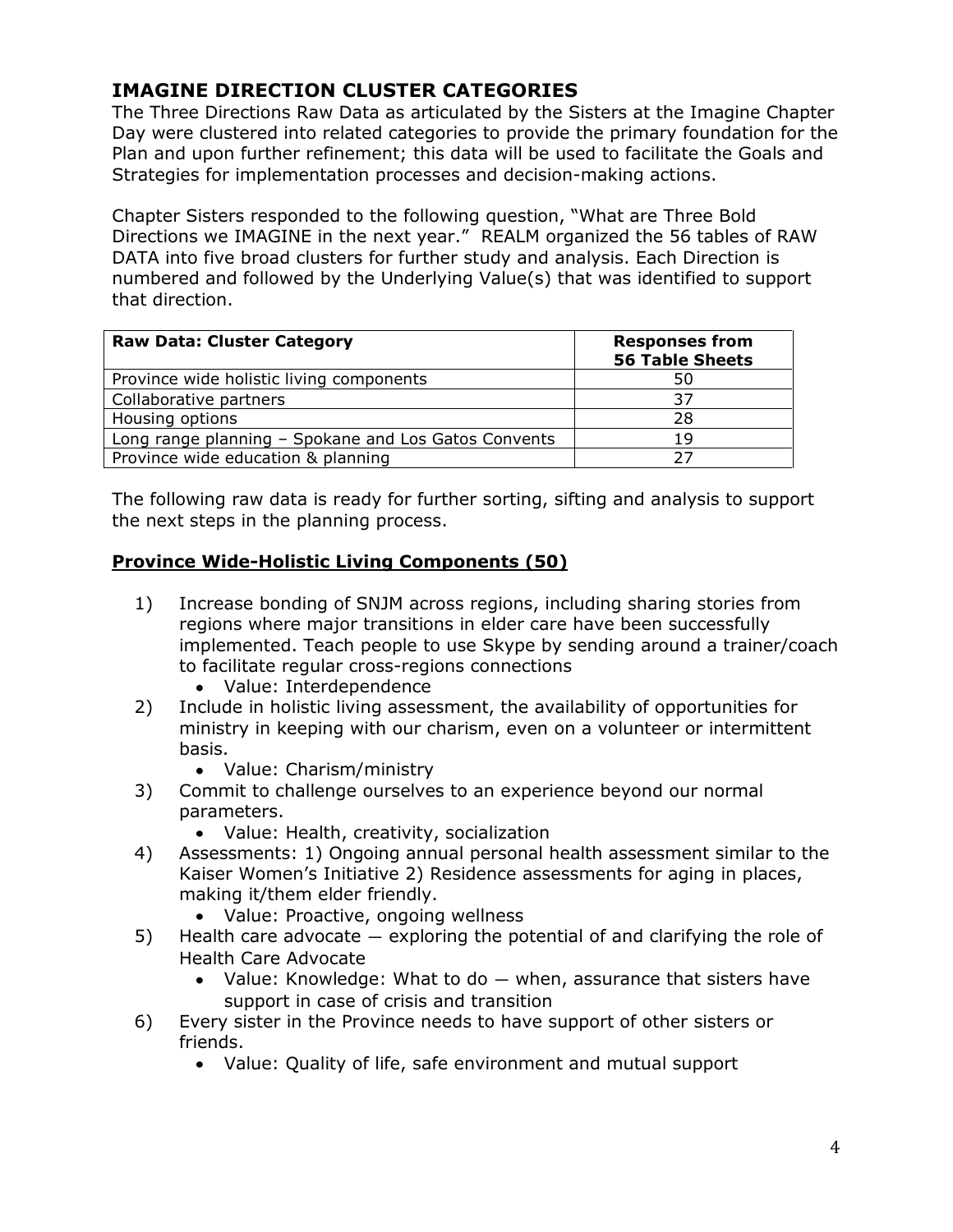- 7) Plan for helping ease the burden of the "sandwich generation"  $-$  those trying to care for elderly housemates as needs develop.
	- Value: Spiritual and mental health
- 8) To assess and educate people in the art of letting go.
	- Value: Simpler way of living prepares for transition
- 9) Even as we are challenged by health issues as one Provence, we could begin exploration and consideration of being one congregation without Province boundaries.
	- Value: Interdependence, mutual sharing of resources, embracing diversity
- 10) Companioning/mentoring along the way (assist on decisions) Skype!
	- Value: Independence
- 11) Communal support for individual lifelong dreams, e.g. "I have always wanted to..."
	- Value: Life is short and precious
- 12) This year we should make time for leisure and exercise.
	- Value: Mental and physical health
- 13) To utilize Province healthcare office personnel and healthcare advocates to assist members to construct/continue/revise — names of those who would be a support network for holistic health care for each person able to make her own decisions.
	- Value: Interdependence and care
- 14) Encourage sisters to take the responsibilities of their mental health, be engages in activities, continue in ministry of presence where she lives, continue conversation on her needs.
	- Value: Responsibility, community, self-awareness
- 15) Each sister identifies a plan for holistic living with network care and support — create a plan for her own plan of care and support.
	- Value: Personal responsibility, relationship responsibility
- 16) Each sister faces the reality of what we presently envision as our last reality may not be possible. Cultivate an open disposition about other possibilities.
	- Value: The call to continued growth, mutuality, poverty  $-$  with the common good
- 17) Discernment, personal and communal, that includes consultation with each sister and sharing to realize the common good of all.
	- Value: No response
- 18) Celebrate life more often and together.
	- Value: We are old not dead
- 19) Provide a retreat experience (or similar process) that every sister could participate in (different times/locations repeated) focused around the spirituality of eldering that addresses issues such as: grieving the losses that come with physical aging, the grace of release of control, different ways to minister in vital/significant ways within limitations; value of person, not work-focused.
	- Value: Full development of the aging person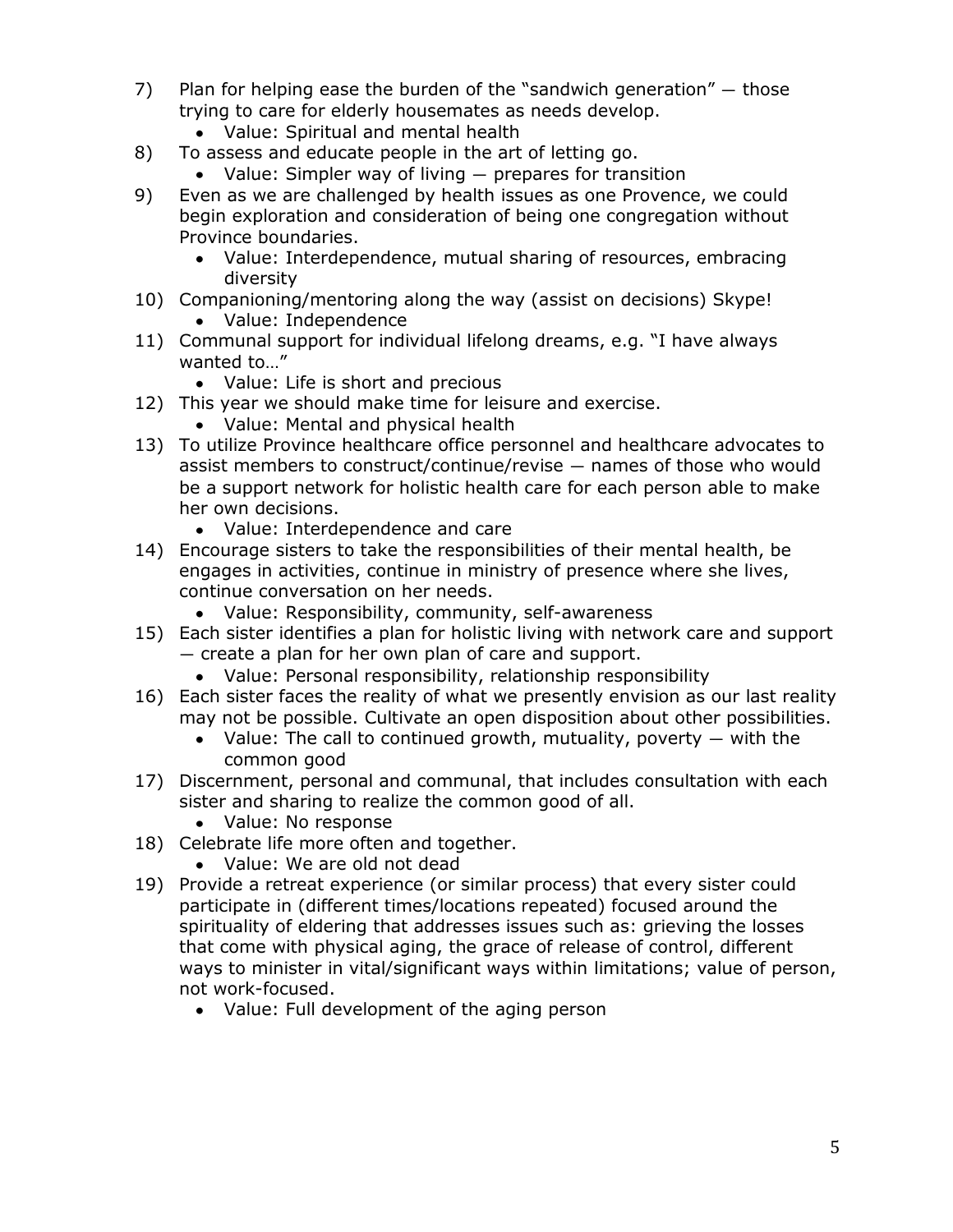- 20) Continuing education of Province members on physical/social/emotional processes of aging to remove judgments and enhances appropriate care/quality of life/safety. Develop "buddy systems" provide support education to small communities of one or more frail members — preventive help that recognizes reality of situation and also respects privacy.
	- Value: Extending a hand to each other as we meet difficulties
- 21) Continue to engage in healthcare issues on state and federal level that impacts well-being of vulnerable persons — disabled and elderly.
	- Value: Our charism
- 22) Encourage SNJMs to identify and develop networks and communities of SNJM support for times of need or crisis. Perhaps use mission centres as a vehicle to make this happen.
	- Value: Interdependence, responsibility to community
- 23) Deal with these questions now so that our younger members are not burdened with it and are free to engage in ministry other than ministry to elderly SNJMs.
	- Value: Mutuality, interdependence.
- 24) To develop ways and means to help sisters to deal with the psychological issues of health, aging, and grief.
	- Value: Holistic living
- 25) To plan for realistic ways to help people living in local communities be involved in the care of others at the same time they are involved in fulltime ministry.
	- Value: Holistic living
- 26) Hear from sisters not present at the chapter, especially those in care facilities, what their personal and relational needs are and whether those needs are being met in that environment.
	- Value: Full development of the human person
- 27) To shift the language we use e.g. "diminishment" to reflect the dignity of life at all its stages, in light of our being people of the Paschal Mystery.
	- Value: None listed
- 28) Brainstorm; imagine, in self-selected groups in each region, maybe over the coming years, possibilities around directions we as a group might choose.
	- Value: None listed
- 29) Explore new meaningful models for living across the life span.
	- Value: Respecting diversity and members of resources
- 30) Provide opportunity for support groups and or professional counseling for those in transition or adjusting.
	- Value: Respect for the individual
- 31) Provide for possible on-going education for personal growth and ministry witness.
	- Value: Continued engagement
- 32) Each sister develops a support system (for example, who checks in with you and who should be called), and updates the durable power of attorney.
	- Value: Taking responsibility for one's own life choices
- 33) Educate ourselves about current health trends and cost effective choices regarding transportation and housing in our mission.
	- Value: Knowledge of reality education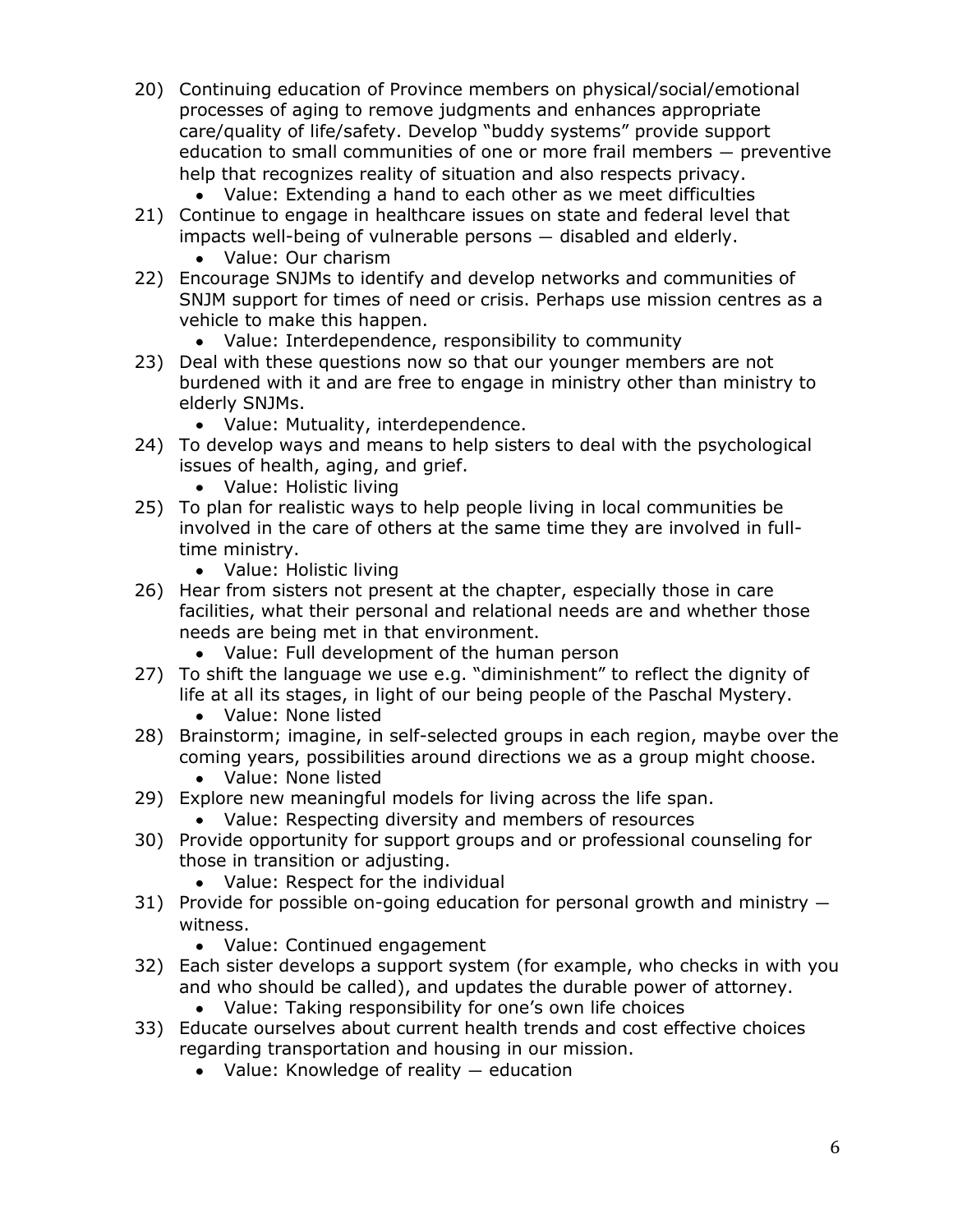- 34) Each of us identify, establish/or update a health/safety and communication network, then share this with the health coordinator. Who do we go to for various kinds of help? Who communicates with family, community, friends if we are unavailable?
	- Value: We are not above community, communication
- 35) When we return home from this meeting engage those in the "streaming" process to pass on the energy that we have experienced here and gather the wisdom of their insights.
	- Value: Inclusiveness
- 36) To take personal responsibility to learn and live healthily on all levels.
	- Value: None listed
- 37) Encourage all sisters living alone, in twos and/or at a distance to identify and set up networks of support in the event of illness or emergency.
	- Value: Our responsibility to care for ourselves and one another.
- 38) Discuss and design regionally the plan for "living into the future" for the sisters in each region.
	- Value: Partnership, ownership
- 39) To continue to plan discussions for all on this topic; intentional and directed conversations which lead to greater awareness, knowledge, understanding which will inform decisions. Suggested Topics: Role of mission centre in transition issues; Gather data about the types and styles of living that sisters are interested in; role of health advocates.
	- Value: Unity whole Province addressing the topic/issue; ownership
- 40) To tie together spiritually and discipleship as part of the process and movement in this area.
	- Value: Spirituality, vocation
- 41) To facilitate a process to ensure that each sister has "quality of care." Plan that reflects awareness and knowledge of insurance provisions, Medicare, Medicaid, available resource, legal issues, identified regulation "Safety net."
	- Value: None listed
- 42) Create a plan to ensure holistic care for our sisters, especially for those residing in the larger convents (Spokane, Los Gatos) ASAP.
	- Value: Explore significant partnerships, communities (religions and social) to ensure any and all levels of care
- 43) Reduction and renewal of information regarding "durable power of attorney."
	- Value: None listed
- 44) Cars: Commit by voluntary divestment to a reduction of our car fleet to 1/2 of present size.
	- Value: Stewardship, being green, leaving a smaller carbon footprint  $$ freedom
- 45) Develop a procedure to assure sisters give up their car keys at the appropriate time. This might best be done by an outsider or resource person.
	- Value: None listed
- 46) To encourage the safety net conversation have parties not workshops (relational) to ensure that sisters own responsibility for their health and wellness for the common good.
	- Value: Interdependence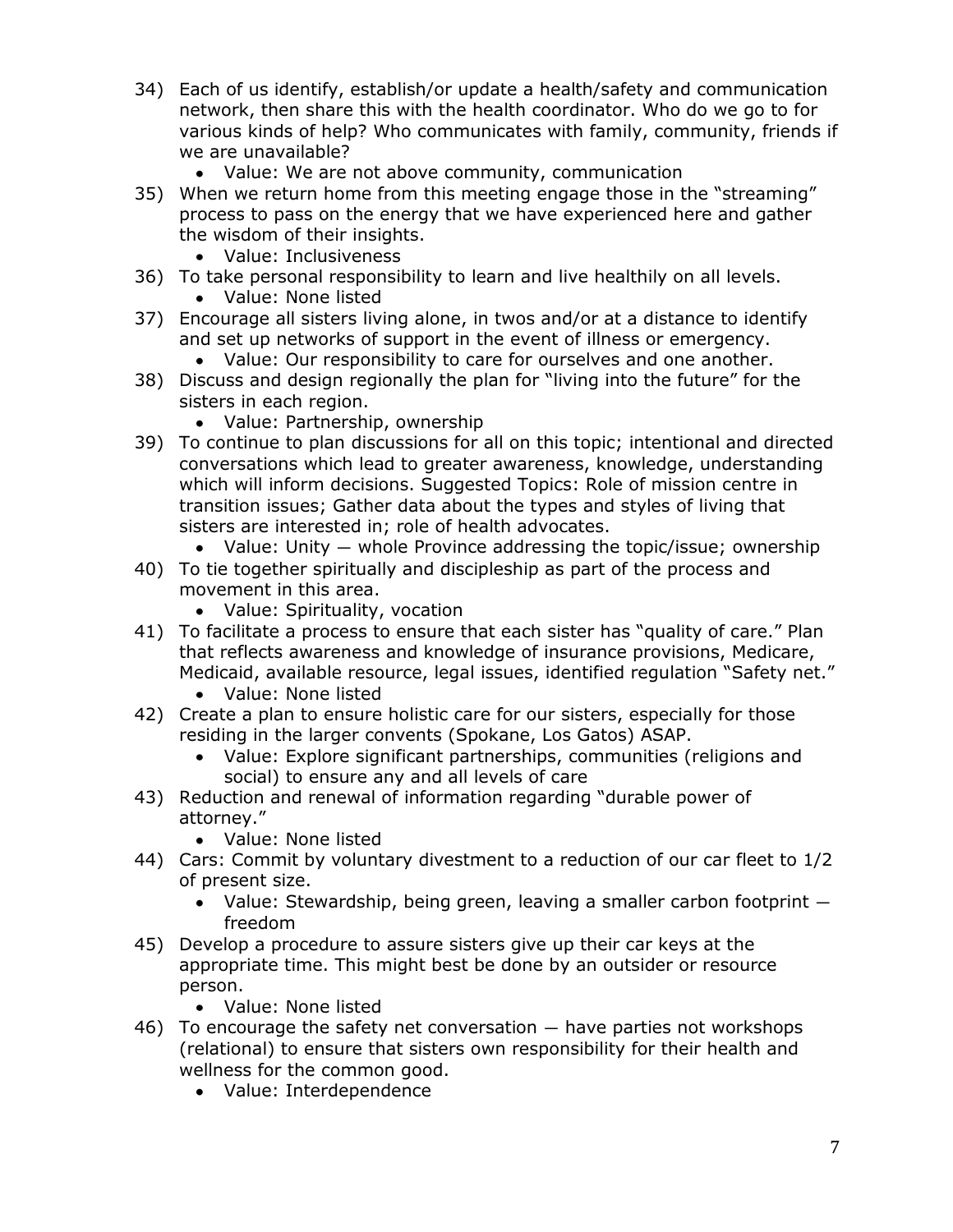- 47) Driving policy for evaluation of individual driving abilities.
	- Value: None listed
- 48) Educate us about driving issues; establish guidelines and procedures so we can address this problem.
	- Value: Moral responsibility
- 49) We need to take individual responsibility for difficult conversations with each other regarding perceived diminishment e.g. "I feel unsafe riding in the car when you drive." Safety education; senior car class; community class (how to talk to one another whether handicapped physically, mentally, or Alzheimer's — e.g. baby talk, changing tone, speaking for someone rather allowing them to speak even if it takes an extra moments, etc.) Survey community members on how they might choose in lieu of living at home if more assistance is needed.
	- Value: Sisterly care, safety and liability; gGives personal options
- 50) Spirituality needs to be intertwined with and through all transitions.
	- Value: Openness to truth and reality

#### **Collaborative Partners (37)**

- 1) To continue inter-community collaboration for continuum of care holistic living.
	- Value: Interdependence, stewardship of resources
- 2) Explore investments in reliable healthcare and elder care companies in order to buy a voice in decisions affecting quality of care, ethics and policies.
	- Value: Stewardship, collaboration and partnership, financial wisdom
- 3) Develop lists of acceptable facilities in areas where future care is to be located and a process for having sisters explore them in advance of need.
	- Value: Involving sister in the decisions based on realities
- 4) Dialog with healthcare provider regarding all aspects of health care.
	- Value: Personal responsibility
- 5) Get out of the healthcare business and partner with those who are experts/competent in this area to do this.
	- Value: Mission improved care for sisters, stewardship of resources
- 6) Proactive inter-community collaboration for both elder care and mission.
	- Value: Interdependence and stewardship
- 7) Research "invest" in non-profits like PACE; Merrill Gardens and all our SNJM owned properties, including recreation properties to bring our resources to the co-creation of quality living, mixed income housing.
	- Value: Collaboration, interdependence, stewardship, sustainability
- 8) Get our care from services already provided for, low income, marginalized, so we can advocate together for quality and diversity of services needed.
	- Value: Solidarity with people who are community life  $$  $interdependence - global - stewardship - justice and use of$ corporate voice for justice
- 9) Research possibilities for continuum of care in each area, hopefully close together so community can happen. Maybe near a "gathering place". Opportunity for total wellness NOW!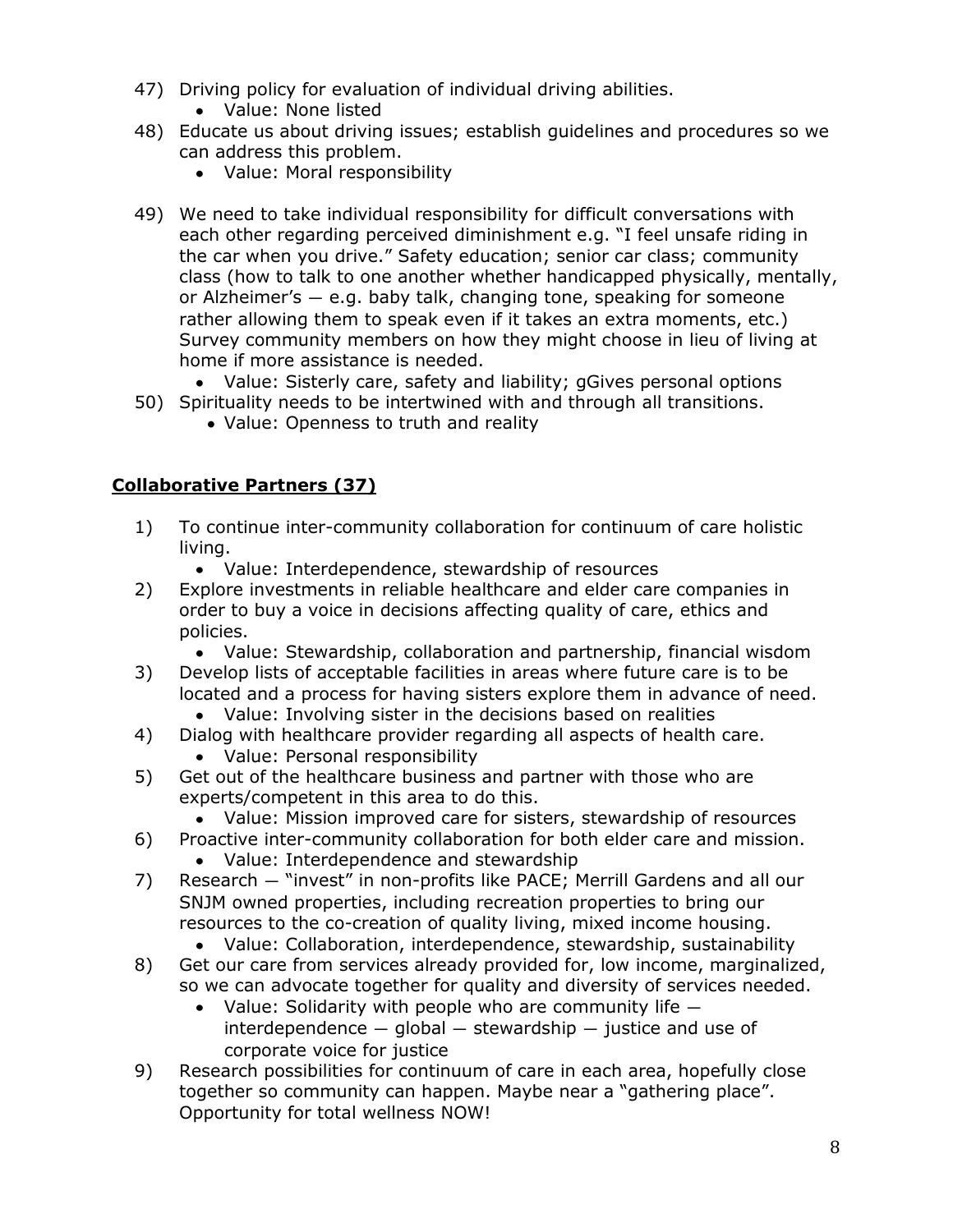- Value: Stewardship, quality of life, mission, compassion
- 10) To educate the Province on all the options available for healthcare and community living in the various regions. (Options: other communities, nonprofits, co-ops.)
	- Value: Collaboration, interdependence, stewardship
- 11) Explore regional senior and healthcare benefits, services, agencies we can access.
	- Value: Shared responsibility, stewardship, self-independence
- 12) To continue to build partnerships regarding healthcare services and management, recognizing the diversity among us, and create options that meet reality.
	- Value: Inclusivity, relationships, collaboration
- 13) Make arrangements far less costly for assisted/skilled living/care considering cost, quality of care, proximity to SNJMs
	- Value: Wise stewardship of resources, practicing quality
- 14) Consult with finances, other groups, and business people in real estate with the idea of inter-generational group living and sharing around a central complex. Wherein sisters might occupy some of the spaces, such as the low income place, St. Anthony's, Portland. Central complex might include clinic, grocery store, space for worship — the village concept.
	- Value: More life giving possibilities and partnerships might be formed
- 15) Make arrangements for safe affordable age appropriate living solutions.
	- Value: Safety, and financially affordable, least restrictive
- 16) Research additional alternative healthcare facilities with possible collaboration with other communities.
	- Value: Partnership/collaboration
- 17) Investigate local opportunities for assisted living and beyond. Includes partnering with other religious communities and other groups.
	- Value: Inform ourselves and use our fiscal resources wisely
- 18) Sisters will go to a rehab facility when necessary instead of going home or to one of our care centers since Medicare pays for 24 days.
	- Value: Economics and care quality/therapy (can't read word)
- 19) Where needed, more exploration of a commitment to accessing support services, e.g. OnLok
	- Value: None listed
- 20) Do research on available resources for assisted living, skilled nursing care, memory care, in various areas so sisters have assurance that needs can/will be in place when needed (e.g. local, state, federal).
	- Value: Reassurance/security, cost effectiveness
- 21) Look at large spaces like Los Gatos and Spokane and provide sisters in that area plan regionally to ensure a home base for sisters, and partnership with other congregations or non-profits to live and share together, making sure that a range of health care needs are met.
	- Value: Security of a home base, financial security, sense of mission (inter-faith or inter-congregational sharing, respect for regional differences)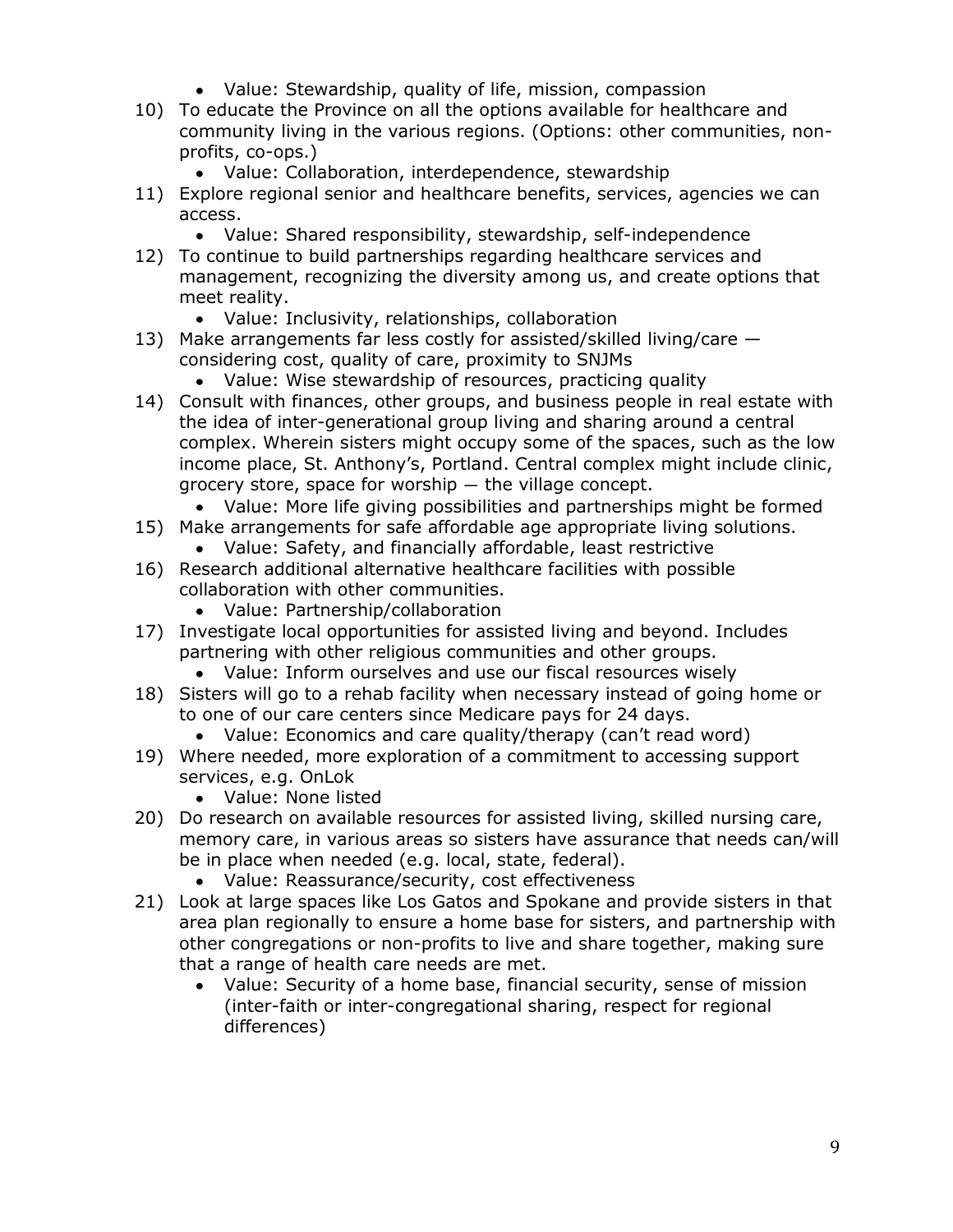- 22) Research local resources for next step after independent living etc.
	- Value: Quality of life/partnering
- 23) To reserve regional health care options (e.g. Los Gatos, Spokane, Seattle, Southern CA) for varied health needs and develop two or three options for independent living, assisted living, and memory care, that sisters in a region we would recommend to PLT "Imagine" and Province health care office, that would best meet their holistic needs.
	- Value: Collaboration in planning
- 24) Continue talking in Mission Centres with professional help on topics such as local resources, Province health care team etc. Research regarding use of community property
	- Value: None listed
- 25) Prepare more comprehensive listings of available facilities in areas of exploration of professional non-profits (e.g. Kensington) professional profit (e.g. Merrill Gardens) that span state lines — so business relationships are established for use of their facilities by U.S. sisters.
	- Value: Ease of knowledge of who is serving our sisters, developing  $\bullet$ business relationships
- 26) Decide the % of resources we can assign to healthcare services, etc. and still maintain a vital, energized, relevant mission. Creative plan for alternative to institutional living situations such as Spokane and Los Gatos.
	- Value: Women of prudence and missionary zeal
- 27) Join other mission centres to work together on our undertakings regarding care alternatives.
	- Value: Openness, interdependence
- 28) Be more intentional (informed) in the use of services available for our long term care e.g. PACE, HUD, state resources, understanding Medicare and Medicaid.
	- Value: No response
- 29) Continue to address the appropriateness of the two SNJM care centers in terms of quality of care and cash as well as identify and study the best living situations to meet the needs of individual SNJMs (i.e. PACE, ONLOK, Medicare, Medicaid…).
	- Value: Quality of life, shared responsibilities for shared resources, interdependence, mutual support.
- 30) Strengthen relationships/partnerships on local level in terms of healthcare providers, ministries, socially enriching opportunities.
	- Value: Interdependence
- 31) Explore possible healthcare and living options in various locations: e.g. apartment building close to other SNJMs with access to necessities and amenities.
	- Value: Quality of life and connection to community
- 32) Investigate skilled nursing facilities in L.G. and Spokane and try to establish partnerships with facilities that have similar values.
	- Value: Caring for our sisters in a fiscally responsible way and providing opportunities for engagement with non-SNJM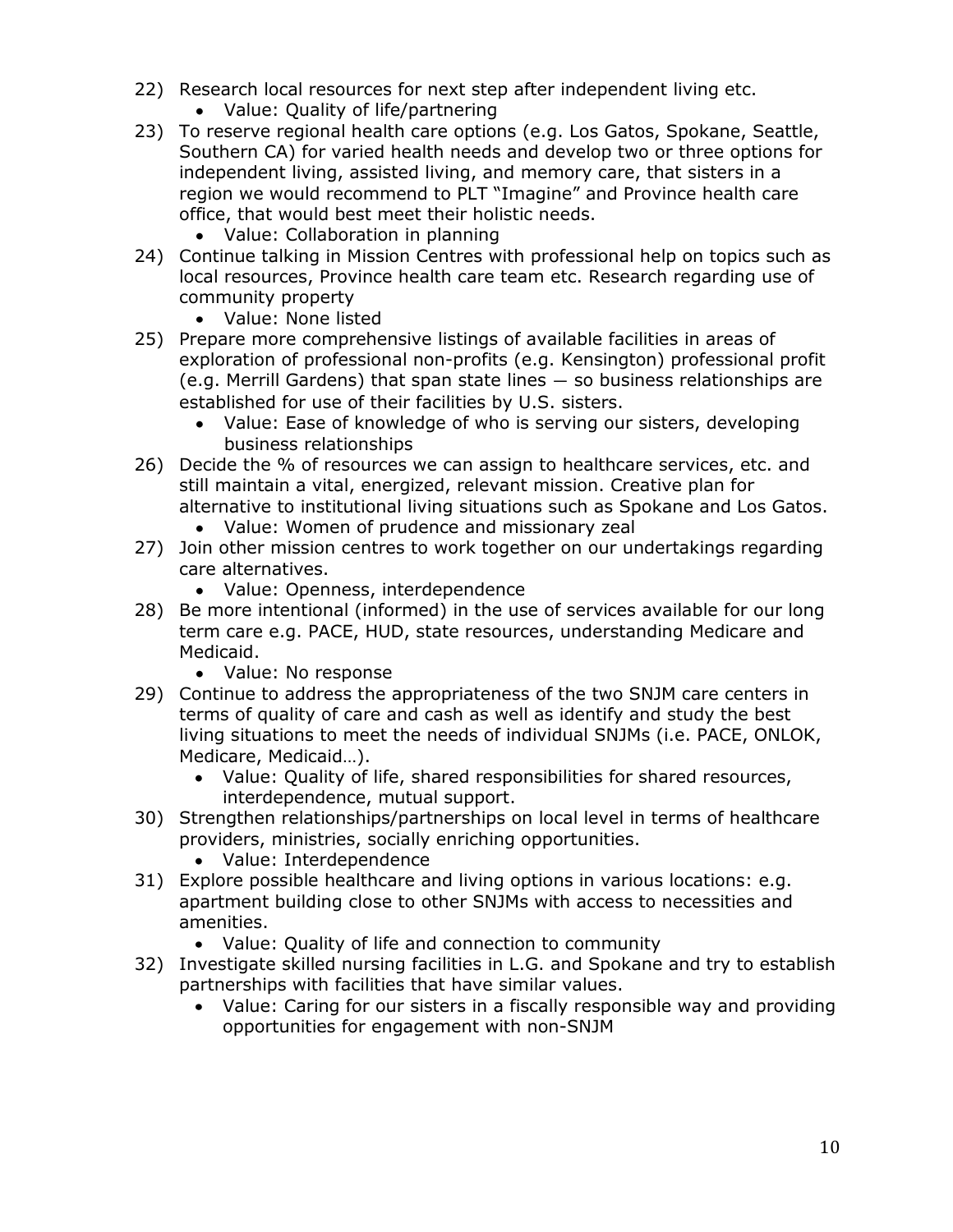- 33) Investigate the possibilities of developing L.G. and Spokane, in partnership with others, as a holistic 3rd age center with Medicare approved living spaces and day care activities.
	- Value: We are not the only people grappling with aging can we model a way to "be" (our next great work)!!
- 34) Identify life-giving partnership options for each stage on the continuum of care in as many mission centres as possible.
	- Value: Quality of life, community
- 35) To share our needs with others while considering the common good. Value: None listed
- 36) To continue or initiate effective partnerships.
	- Value: None listed
- 37) Offer additional support services to sisters living alone. As part of this: encourage us to be aware of ways we can be of support to one another; use available technology to maintain contact with community and friends.
	- Value: Care for one another

#### **Housing Options (28)**

- 1) What are area options in Spokane Portland, Tillamook Option Include sisters in life conversations? We need to let go — transitioning help is important.
	- Value: Communal, reference, respect for each person, quality of life
- 2) Ease fears of those in Covent: i.e. Spokane, personal health assessments. What are the resources available, programs available?
	- Value: Respect for individuals
- 3) Home assessment list. Upkeep of property and sale of property
	- Value: Stewardship
- 4) Pursue or continue or revive research on financially feasible and holistically effective living options in all those places where there are large groups of our sisters currently residing, with a view toward implementing feasible options; and maintain broad involvement and/or information sharing with those living in an area.
	- Value: Financial responsibility; wise stewardship
- 5) Revisit current living situations of all sisters to assess safety and holistic living that is healthy and spiritually supportive.
	- Value: Importance of each sister and her role in reaching our mission
- 6) Look at other communities models of new shared healthcare facilities and include taxi in vehicle expense budget line.
	- Value: Ministry, stewardship, safety, responsibility
- 7) Re-model some or all bathrooms of community area houses to be handicap accessible.
	- Value: Quality of life, safe environment, aging in place, ongoing wellness
- 8) To direct that a bold imaginative, directional team be formed in each area where we own property or rent housing by January 2011. To assess, educate and recommend realistic options including input from the grass roots.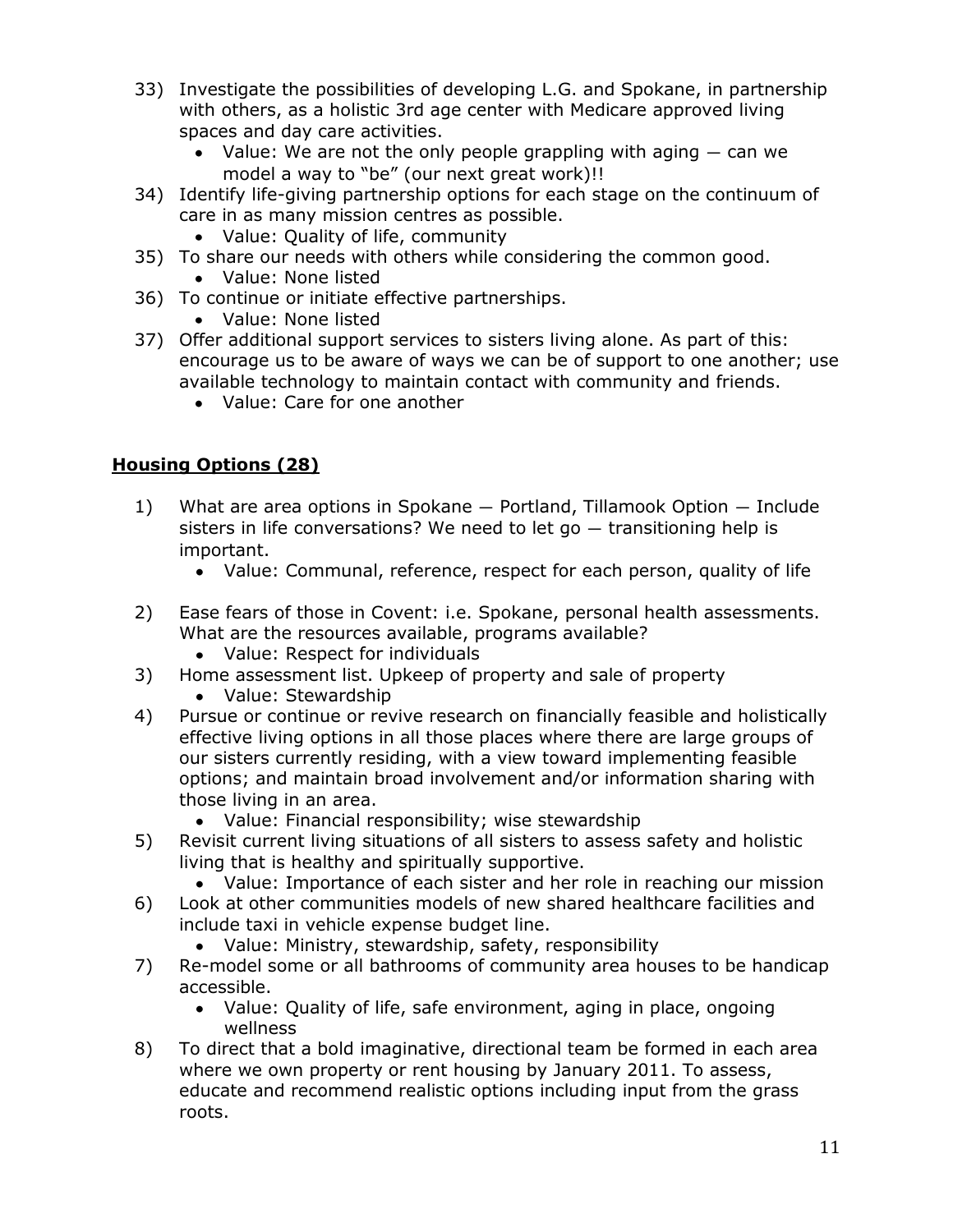- Value: Financial sStewardship, relationship, safety
- 9) Create criteria for housing/living spaces which promote 1) safety, 2) ability to reside in place longer, 3) honors both interdependence and independence. Prepare an action plan to see/remodel current housing that does not meet the criteria sufficiently and construct/purchase alternate housing that meets criteria. Budget accordingly.
	- Value: Better health, stewardship
- 10) Align real estate property with needs and resources. Involves purchase and divesting and reconstructing, redesign or building on current property.
	- Value: Stewardship, community
- 11) Take a strategic look at owned residences to see if they contribute to good use of resources and "fit" the people who might use them. (i.e. stairs, close to needed services, close to ministry possibilities, energy efficient, etc.) Value: Stewardship of resources/green building
- 12) Assess living spaces for safety, accessibility for sisters living in them.
	- Value: Safety, open the conversation
- 13) We need to create (start) one or two housing situations which implement the goal of living-in-place and community. This place/housing situation is NOT age specific. It would include mixed house use, intergenerational, diverse and age integrated persons.
	- Value: Self-independence; collaboration, long-term viability
- 14) Separate land (possibilities explained) and people issues.
	- Value: Care for individual and earth, also ministry
- 15) Assessment of present living options sustainability (physical barriers, service, capital expenses, accessibility of supportive services)
	- Value: Stewardship, honoring aging process
- 16) Explore pilot projects in relation of living options that enhance quality of life (greater range of ages, SNJM associates, cultivated diversity, intercongregational living)
	- Value: Interdependence, collaboration
- 17) To access ALL our properties for safety and viability for senior living, healthcare and other ministry potential.
	- Value: Stewardship of resources, collaboration, independence, mission
- 18) Search out areas where the living options are in relatively close proximity. Value: Community life and relationships
- 19) Study and evaluate community owned properties to determine their best use.
	- Value: Fiscal responsibility
- 20) Undertake a systematic study of available housing options in differing areas.
	- Value: Such accessible housing with opportunities for communal prayer and gathering and exchange and access to environmental needs like shopping, liturgy, beauty, etc. Ministry with lay people. There are all life-giving activities for those who still have enough health to participate and enjoy them.
- 21) Evaluate present housing situations that are community owned and consider converting if possible for disability needs. If they can't be converted, sell them and look for other options.
	- Value: Eventual economic practicality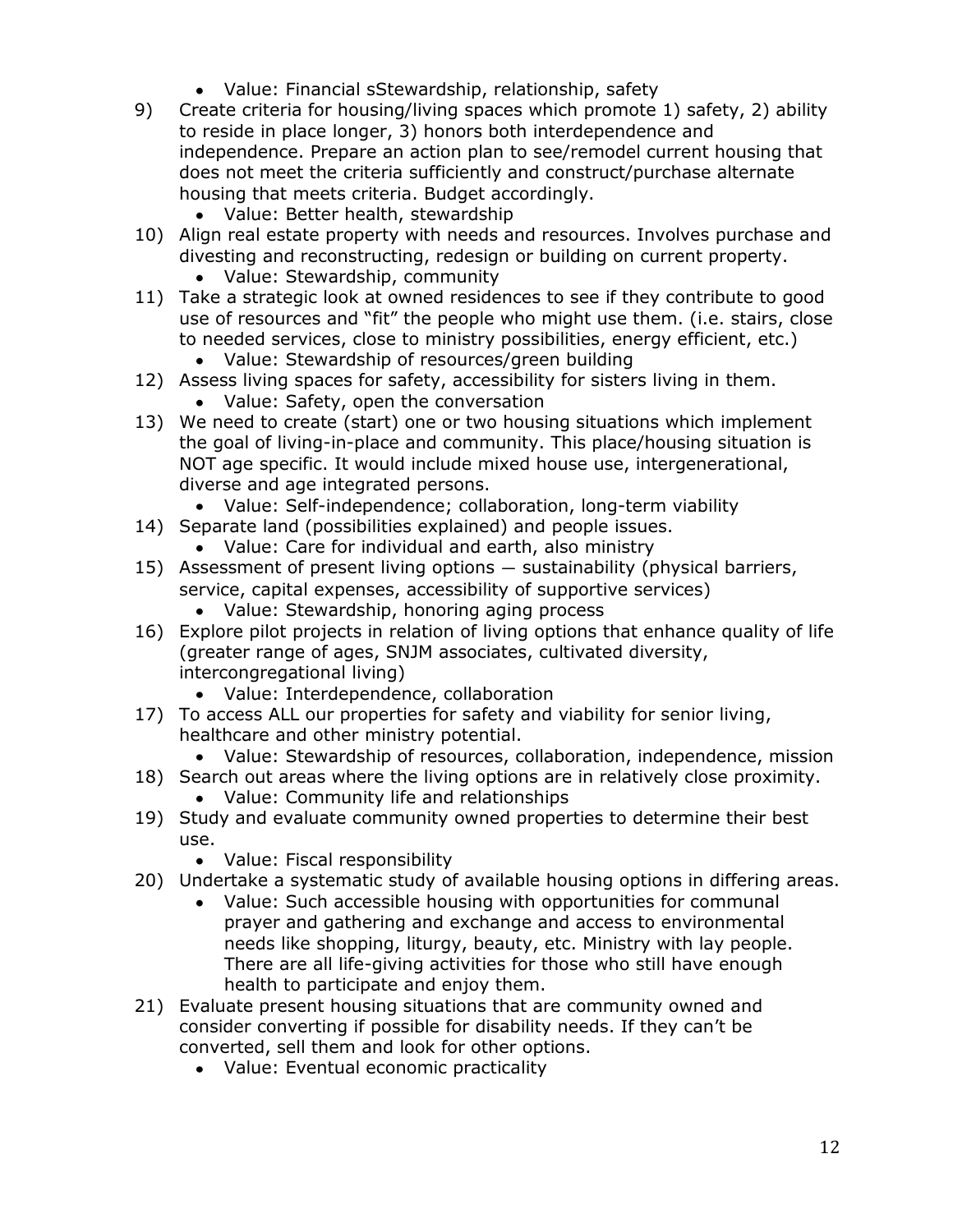- 22) Look at our houses in terms of accessibility minimal stairs, accessibility to shopping and transportation which won't isolate sisters.
	- Value: Keeping people safe; longevity for keeping people involved and independent longer
- 23) Provide for sisters to age in place (e.g. large clustered living like Tillamook Town House or condo with elevator) where transportation, cleaning, etc. are available; best of community sharing plus privacy (e.g. personal bathrooms).
	- Value: Interdependence, dignity of individuals
- 24) Educate about housing possibilities and survey preferences of sisters.
	- Value: Quality of life
- 25) Be proactive in procuring safer living situations in several areas throughout the Province in order to age in place.
	- Value: Wisdom, Understanding, caring
- 26) Evaluate our properties to determine if they meet our emerging needs, the common good and an awareness of the witness value of our actions and decisions.
	- Value: No response
- 27) To assess our community owned homes in light of how appropriate they are for aging residents, e.g. accommodating physical limitations, geographical location, etc., and then either start renovations or find more appropriate properties, can keep people in home for longer.
	- Value: Maintaining independent living in a safe manner
- 28) Explore our current housing to see how space can be created for the different levels of living as needed.
	- Value: Creative use of what we already have

#### **Long Range Planning – Spokane and Los Gatos Convents (19)**

- 1) Aggressive actions toward resolving housing needs in Spokane and Los Gatos. To have quality conversations regarding our future and "letting go" of some memories. Be involved in decision making.
	- Value: Fiscally responsible, common good, stewardship, respect for individual
- 2) Take serious action on the alternative uses for Spokane CHN and Los Gatos property in order to help move the process of residents' relocation in positive ways.
	- Value: Prudent financial planning, protecting quality of life for coming generations, stewardship
- 3) In order to provide comprehensive healthcare for our sisters, decide to close Spokane and Los Gatos as health care facilities as soon as practical.
	- Value: Holistic living, simplicity, stewardship, mission
- 4) Focus on deciding future of Los Gatos and Spokane health center SOON!
	- Value: Stewardship
- 5) Develop a task force and act on a strategic plan for Spokane and Los Gatos Value: Quality of life, stewardship of resources
- 6) Examine other living options in Spokane and Los Gatos for our sisters who need healthcare services.
	- Value: Respect, economic sustainability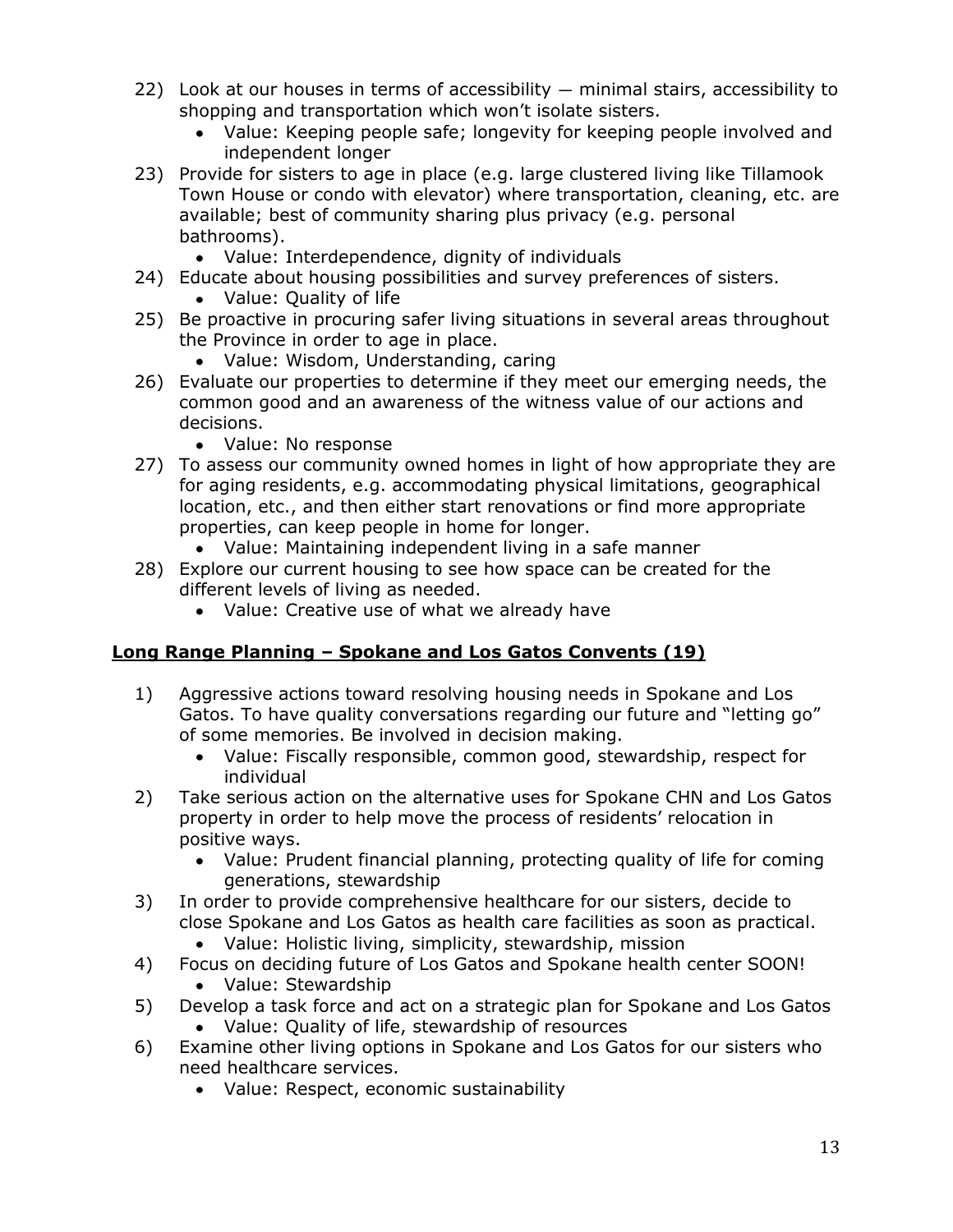- 7) Involve the Province, especially the residents of Spokane and Los Gatos in the dialogue.
	- Value: Inclusivity, compassion
- 8) We recognize the pain and sadness that would ensue but our health care centers that are very costly need to consider their future of (can't read) centers sooner rather than later.
	- Value: Wiser use of limited resources
- 9) Develop creative options (with sensitivity toward people) for our 2 large convents and our houses (as numbers diminish).
	- Value: Financial reality
- 10) Make decisions about the future of our institutions in Spokane and Los Gatos which will move us to the next step.
	- Value: Wise use of Province finances, running out of time, impaired care of sisters, be proactive in how we use the land
- 11) By the end of 2011, detailed recommendations be presented to the Province in regard to 1) viable options for holistic living for those presently in residence at Spokane and Los Gatos, 2) disposition and/or (blank) of these properties.
	- Value: Provide sustainable, accessible, and affordable living for the future of our sisters
- 12) Buy a Tillamook style apt building in Spokane and north CA (sell the two big convents)
	- $\bullet$  Value: Cost saving  $-$  more holistic living options
- 13) Honestly and compassionately discuss and make decisions re: healthcare in Spokane and Los Gatos.
	- Value: Love
- 14) Begin process for closure of Spokane Convents and sale of property. Involve ALL SNJMs who wish to be part of this planning process
	- Value: None listed
- 15) Decisions regarding "our" beautiful properties at Los Gatos and Spokane need to hone our relationship with creation and creatures who share this land (Spokane River) with us.
	- Value: None listed (Don't sell to a developer)
- 16) Evaluate our current Province-owned houses and inform members of the usability of our properties for 3rd age persons (i.e. stairs, etc).
	- Value: Being prepared for reality
- 17) Develop a vision team for the Spokane and Los Gatos regions to develop ways to use the land as a resource for mission, ministry and holistic living for ourselves and others.
	- Value: Sacredness of earth, partnership, full development of the human person
- 18) Look at the properties at Los Gatos and Spokane and look at what can be done there to meet the needs of the future. Dream possibilities. We own the land and buildings, let's use them creatively making investments now, which will help us meet the needs of the future.
	- Value: Respect and care for the land given to us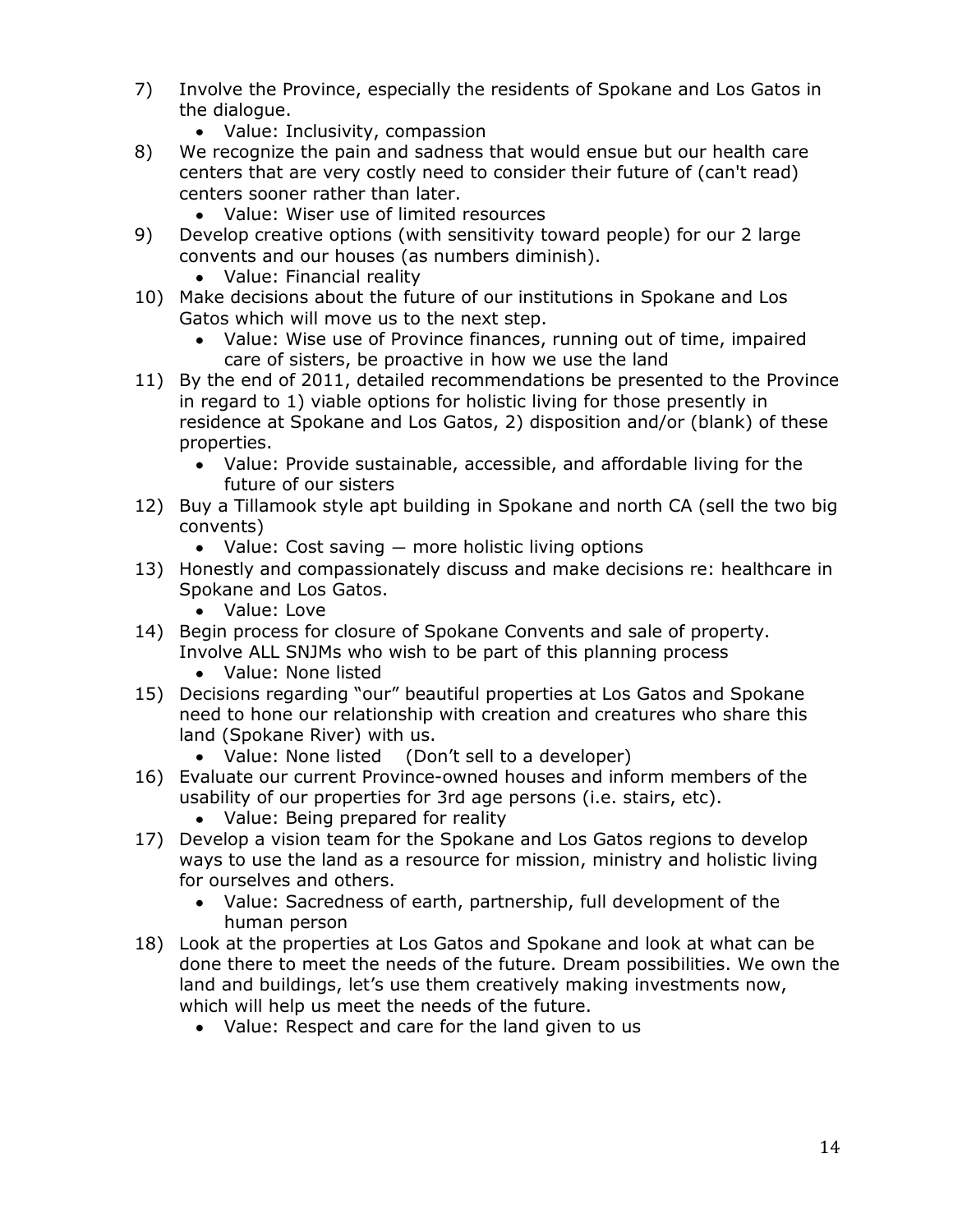- 19) Engage in dialogue/planning all sisters who would be directly impacted now and in the future — by decisions related to our Los Gatos and Spokane care centers. Really empower the Los Gatos planning committee.
	- Value: Inclusion, communal decision making and ownership

### **Province Wide Education & Planning (27)**

- 1) Hire a health care coordinator for east of Mississippi river
	- Value: Equity, efficiency, sustainability, stewardship
- 2) Continue this conversation at each Mission Centre
	- Value: Support and respect for individual needs
- 3) Develop a plan for sister to partner (buddy system) for weekly "check-ins". Intentional relationships that create quality of life. Listening for concerns before they are a problem — this could help individuals to go to healthcare team with concerns; so the health and wellness team could follow up with that individual sister.
	- Value: None listed
- 4) Survey sisters for "tentative plans" over the next 3 years.
	- Value: Help with planning, research new options as needed
- 5) On-going education made available regarding health issues occasionally.
	- Value: Be aware and informed
- 6) Prepare for transition by doing something different each day, by talking change, until it seems normal.
	- Value: Need to prepare for change, needed support, freedom of spirit
- 7) Intentionally welcome, support, fully collaborate with Cathy Olds as she moves into responsibility of her new role in support of our well-being
	- Value: None listed
- 8) To encourage de-cluttering. (Have parties, not workshops)
- Value: Simplicity, stewardship, sharing, respect those coming after us 9) To continue to educate us on issues of transition e.g. through workshops, use of the internet, conversation groups, etc.
	- Value: Healthy human development
- 10) Identify person who may need assistance in finding a place that meets her needs.
	- Value: Wherever one is on her journey
- 11) To communicate ideas, suggestions, up-dates, new laws and regulations for progressive healthcare.
	- Value: Helpfulness
- 12) Extend our healthcare options to other women in need.
	- Value: Justice
- 13) Everyone should have an identified safety network.
	- Value: Common sense, self-care
- 14) Develop safety net systems, new networking, and especially for those living alone, in twos.
	- Value: Relationships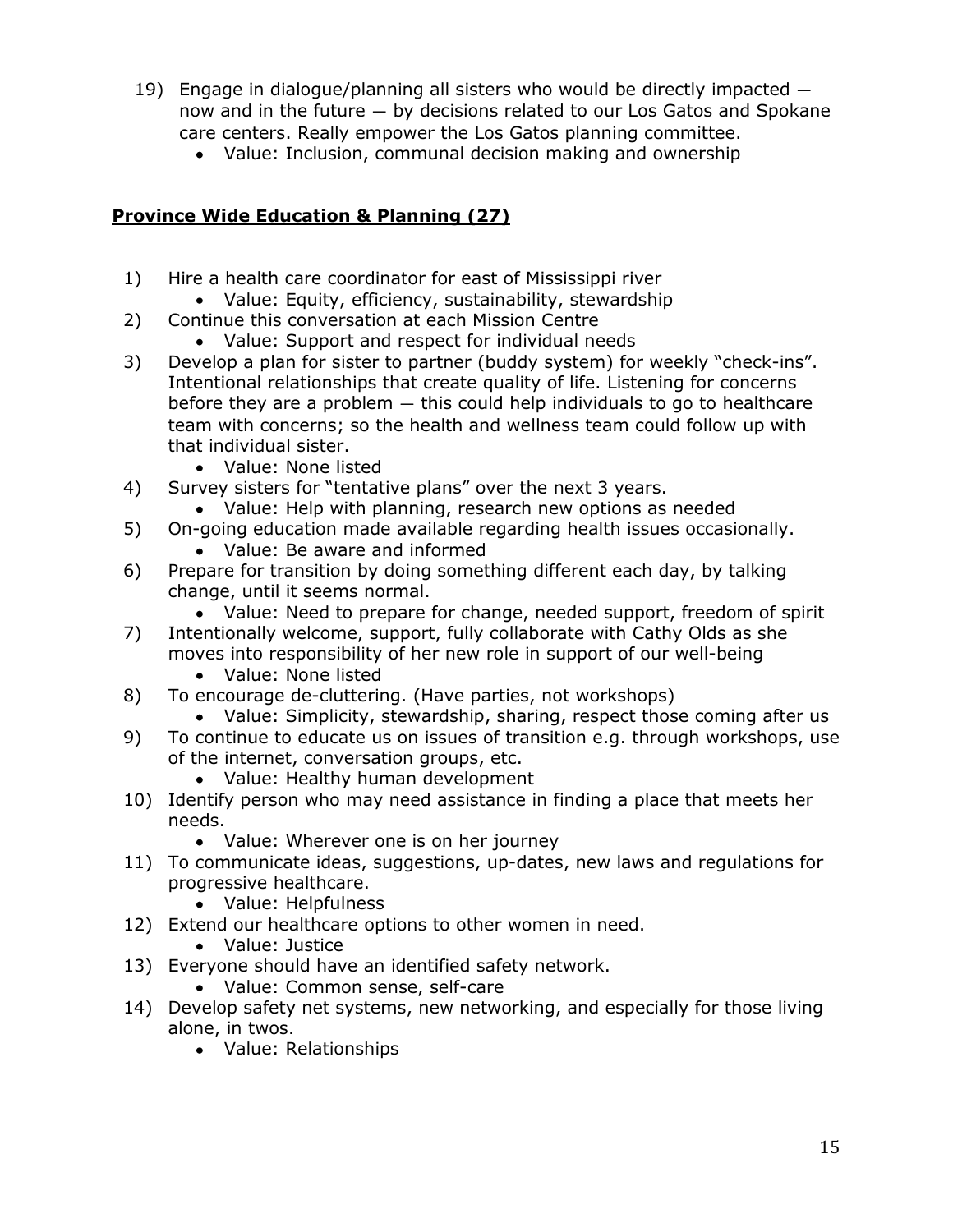- 15) To provide working process for all SNJMs to be connected and not isolated from SNJM friends and the larger SNJM community. This can be achieved through mission centres and/or Province-wide opportunities.
	- Value: Enhance relationships, develop connections while we have the opportunity
- 16) Assure Health Care Advocates are skilled and available to sisters in regions.
	- Value: Best of Medical Possibilities and on-going monetary management
- 17) To prepare or update safety and healthcare networks for all sisters (e.g. driving, falls, health care directives, memory evaluations).
	- Value: Dignity of human person
- 18) Provide education around "creative eldering in place" and the resources that would support such living.
	- Value: None listed
- 19) Education on what happens as we age, normal process, grieving process involved with changes
	- Value: None listed
- 20) For sisters able to travel visit sisters in other parts of our Province who have transitioned to alternative care facilities.
	- Value: Community, spirituality
- 21) Ask each sister as best as she is able, to project her needs, desires for future care.
	- Value: Relationships, self-knowledge, Province planning (without names provide Province with input)
- 22) In consultation, each sister develops and communicates her hopes regarding healthcare details (locale, levels, living conditions, etc.); enter into dialogue with the Province regarding these plans.
	- Value: Practical planning
- 23) Clarify the roles and relationships between and among the healthcare coordinator, the healthcare advocate, PLT health liaison, and the mission centre coordinator in order to better meet the needs of the sisters.
	- Value: Respect, communication
- 24) Invite sisters who are creative and have new ideas to meet together and brainstorm new directions. Some of us are not able to do this as well, and need each other to spark ideas to expand from and build on.
	- Value: None listed
- 25) Keep focus on mission/ministry as SNJMs move into the future.
	- Value: Fulfilling the community charism
- 26) Be realistic in our planning in order to sustain funds for mission, health care, and the "global earth."
	- Value: Fairness and generosity to those in need
- 27) Info provided to should be shared with sisters not in attendance and also to follow up with sisters who watched the live stream to dialogue about what they heard.
	- Value: Compassion and respect for members not in attendance